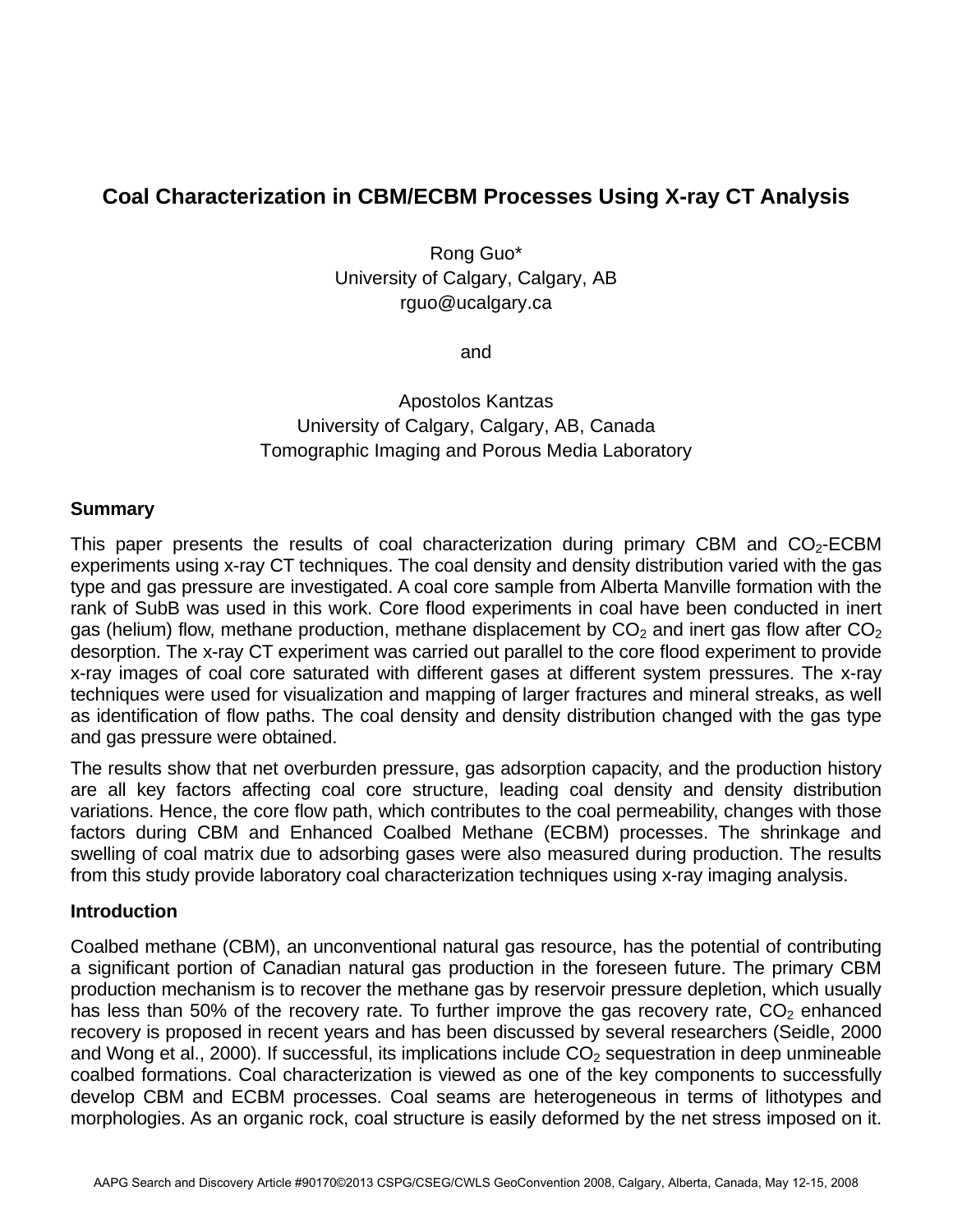The network of natural fractures and cleats in a coal determines to a large extent the mechanical properties of the coal. The stress and time dependent deformation of the coal porous structure is expected to change the behavior of the most important properties of the coal, such as porosity and permeability, which in turn change the reservoir production predictions. Coal physical properties such as density and compressibility are also dynamically changed with the coal structure deformation.

Computerized tomography (CT) provides a non-destructive method that visualizes the internal structure of an object. It allows continuous observation of the sample during the experiment and has proven to be a valuable tool in petroleum exploration and development research (Wellington, and Vinegar, 1987 and Akin and Kovscek, 2003). However, its application to coal deformation studies has been limited to a small number of studies (Karacan and Okandan, 2001 and Karacan and Mitchell, 2003). X-ray CT techniques are proposed as tools to characterize coal and demonstrate the use x-ray CT to investigate the coal density, and density distribution varied with the gas type and gas pressure during the CBM primary and enhanced gas recovery processes.

#### **Experiments**

Core-flood and X-ray CT experiments have been carried out to investigate coal density. The coal sample, from the Manville Group in Alberta has the characteristics listed in Table 1. The coal core had an average cross-sectional area of about 3580 mm<sup>2</sup> and was 85.5 mm long.

| Table 1. Proximate analysis and coal rank classification |       |             |          |             |                       |       |
|----------------------------------------------------------|-------|-------------|----------|-------------|-----------------------|-------|
| Coal type                                                | Depth | Moisture(*) | $Ash(*)$ | Vol. Matter | Vitrinite reflectance | Rank  |
|                                                          | (m)   | (%)         | (%)      | (%)         | (%)                   |       |
| Deal Bruce                                               | 853   |             | 14.1     | 36          | 0.47                  | Sub-B |
| * Equilibrium moisture basis.                            |       |             |          |             |                       |       |

Table 1: Proximate analysis and coal rank classification

The core flood experiments were conducted by the core-flood rig in Figure1, consisting of helium, methane,  $CO<sub>2</sub>$  flow, gas adsorption and desorption, and the displacement of methane by  $CO<sub>2</sub>$ . First, helium as a non-adsorbing gas was flowed through core at different combinations of overburden and pore pressure at a temperature of 23°C. Then the core was saturated with methane at a given system pressure. After adsorption was reached, methane flowed through the core at the given system pressure. Then the system pressure was reduced to produce methane. After CBM production by pressure depletion,  $CO<sub>2</sub>$  was injected to displace methane. At the equilibrium  $CO<sub>2</sub>$ saturation conditions,  $CO<sub>2</sub>$  flowed through core at several system pressures. At the end of ECBM, the core was blown down and the  $CO<sub>2</sub>$  was allowed to desorb. Helium was flowed through core again to determine the permanent changes on the core.

The x-ray CT experiments were carried out parallel to the core flood experiments to provide x-ray images of coal core during helium flow, methane saturation and flow,  $CO<sub>2</sub>$  adsorption and desorption stages. The CT scanner used in all the CT experiment is the  $3<sup>rd</sup>$  generation GE9800 with proper calibration. In total, there were 17 CT experiments conducted at the room temperature. Consistent scanning parameters were used for all the CT experiment to produce comparable CT images. The raw data is CT images each containing  $512 \times 512$  pixels. Each pixel stands for 0.2 mm ×0.2 mm ×1.5 mm volume element. Each pixel readings as CT number, ranging from -1024 to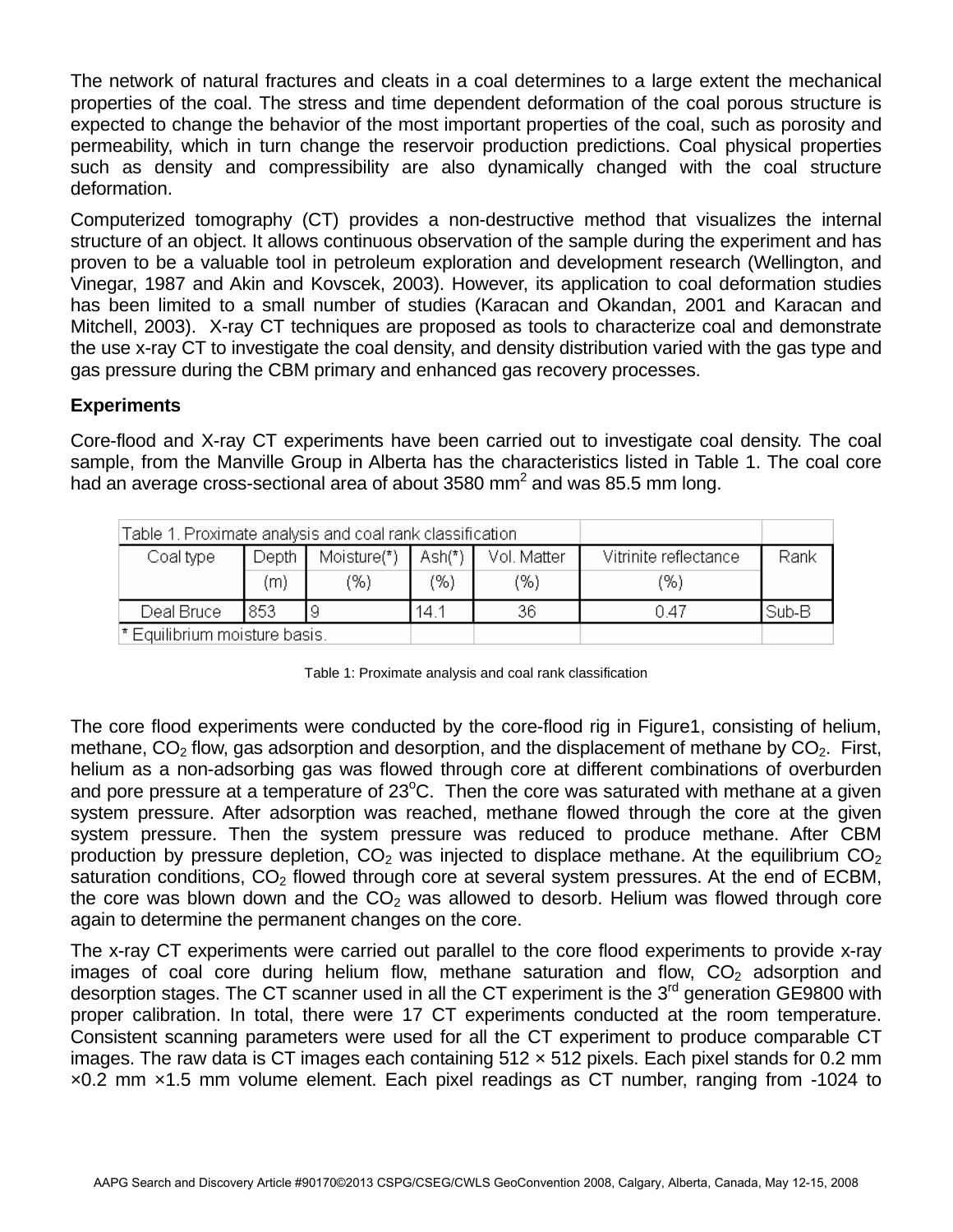+3071, is an average CT number within that volume and is a function of mean density and effective atomic number. CT numbers are transferred to coal density by density calibration.

### **Density Logging**

Figure 2 shows the coal bulk density log for helium flow. The group 1 curves are for helium flow before CBM primary production, and group 2 for helium flow after ECBM processes. The result shows that coal core is a highly heterogeneous material. Its density varies dramatically at different locations. The lowest density corresponds to the largest fracture region, while the highest density reflects the mineral streaks. The range of the density is typical for coal. Coal bulk density is strongly dependent upon rank (Gan, et al., 1972; Levine et al., 1993), pore volume and structure (Levine et al., 1993), and coal composition. From the graph, coal bulk density is directly increases with the incremental of the net overburden pressure imposed upon core. The pressure effect is very consistent for all the pressure settings. However, the differences between the group 1 curves are much smaller than those of group 1 curves. This means that there were the CBM primary and ECBM processes incurred permanent changes on coal structure.

The density loggings during the CBM primary and ECBM processes are plotted in Figure 3. The effect of the gas type on the coal density is much pronounced because coal density has a dramatic increase by  $CO<sub>2</sub>$  injection. The effect of the gas type on coal density reflects the degree of coal swelling due to gas adsorption.

### **Density Variation**

Figure 4 represents how coal average density changes during the core-flood experiment. First, the coal average density increases with the net stress due the increased overburden pressure. It decreases as the net stress reduces by increasing the pore pressure. Here the observed hysteresis indicates permanent changes in coal structure. Coal has larger density compared to the observed trend when increasing overburden pressure at the same net stress. This hysterisis is consistent with the coal permeability change reported in a previous publication (Guo, et al., 2007). Introducing methane in coal increases coal average density. After methane production, coal density is boosted by  $CO<sub>2</sub>$  adsorption. The coal density change due to the adsorbing gas flow is correlates well to the coal permeability change (Guo, et al., 2007). Coal permeability is provided by the coal fracture network. The swelling of the coal matrix due to adsorption of gas on coal squeezes the coal fracture, which is the gas flow path. Therefore the coal permeability decreases during methane and  $CO<sub>2</sub>$  flow. Hence both coal density and permeability are affected by the same factors and follow the similar trend. Coal density under  $CO<sub>2</sub>$  saturation is not a single function of net stress. This implies that pore pressure also affect coal density.





Figure 1: Schematic of the core-flood rig Figure 2: Density log for helium flow at different net overburden pressure